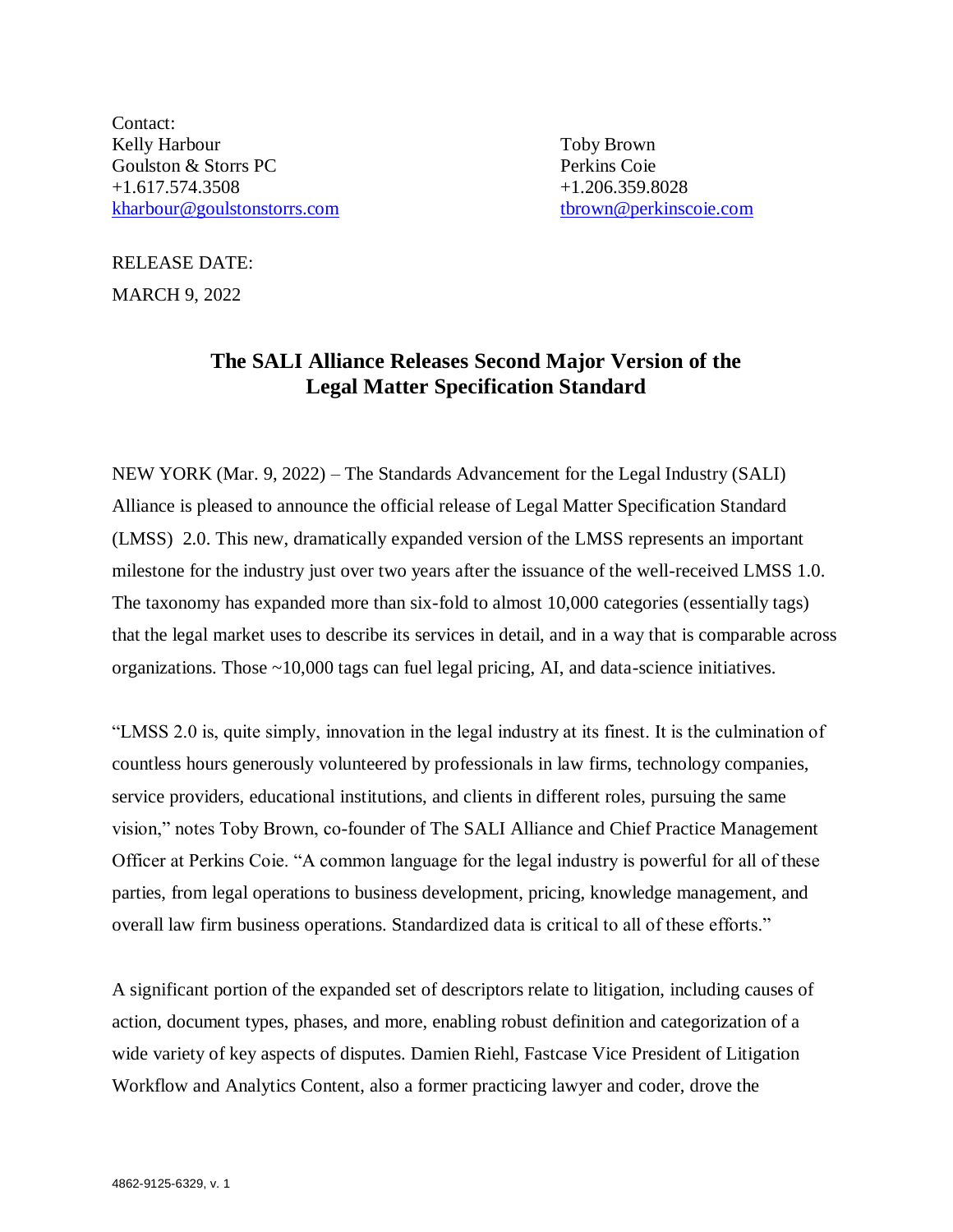development of these components of the standard. In addition, Riehl led an effort to migrate the LMSS to a graph database (RDF/OWL) hosted by Stanford University's WebProtege.

Many organizations are moving from relational databases (e.g., SQL) to graph databases (e.g., knowledge graphs, Neo4j) as a superior means of describing and managing how information is interrelated. A graph allows industry players to browse the data and also see how descriptors, data points and concepts relate to one another. But even if organizations are not (yet) using graph systems, their relational-database systems can still get the full benefit of SALI LMSS 2.0 and its richer, more-detailed descriptors and relationships.

"I was delighted to bring my experience as a lawyer and technologist to build out the standard, in substance, function, and presentation," said Riehl. "The value of the standard is truly unlocked when you see how each attribute works in concert with others in a graph, and Stanford's interface, WebProtege, demonstrates those relationships simply and elegantly."

Beyond the move to a graph, key enhancements in LMSS 2.0 include Engagement Terms to define a matter's business arrangement, Events to identify key milestones in a matter, hundreds of new state court codes, customization based on Canadian law, and mapping to other widely used industry standards, including UTBMS and PACER nature of suit.

The release of LMSS 2.0 follows increasing momentum and interest in the standard from parties across the legal industry ecosystem, including law firms, service providers, educational institutions, and in-house teams. Reference implementations reflect the diversity of interest, from early-adopter law firm Goulston & Storrs PC, to the Attorneys' Liability Assurance Society (ALAS), to technology company Fastcase's subsidiaries NextChapter and Docket Alarm.

Membership and endorsements are increasing at a rapid pace for The SALI Alliance as well. In 2021, new members and endorsers include the Corporate Legal Operations Consortium (CLOC), Bond, Schoeneck & King, Coblentz Patch Duffy & Bass LLP, Courtroom Insights, Fredrikson & Byron, NetDocuments, Ogletree Deakins, OpenText, Sheppard Mullin and Sidley Austin.